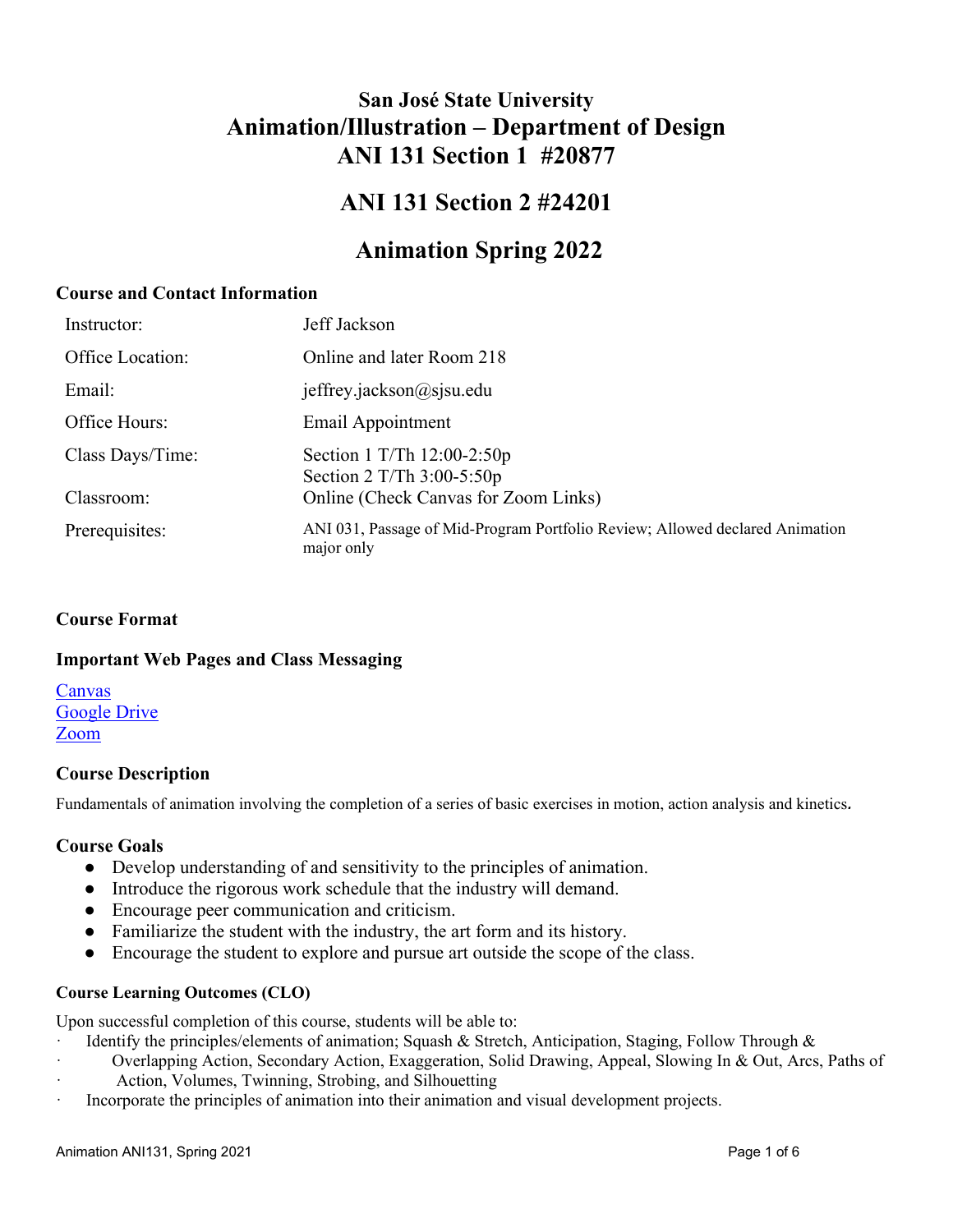- Begin to convey convincing weight, timing, emotion, and attitude in their performances.
- Put the process of key pose, straight ahead, and inbetween animation into application.

#### **Recommended Texts/Readings**

#### **Textbook**

The Animator's Survival Kit, Richard Williams, ISBN: 0-571-20228-4 Disney Animation: The Illusion of Life, Frank Thomas and Ollie Johnson ISBN 0-7868-6070-7

#### **Other technology requirements / equipment / material**

Laptop with access to internet with regards to posting of work, Canvas and Drive access, emailing and reference searching.

Animation Software: Toonboom Harmony:<https://store.toonboom.com/students> -or-Adobe Animate:<https://www.adobe.com/products/animate.html> Other animation apps will be discussed on the first day of class. Material: Sketchbook Pencils and pens

#### **Course Requirements and Assignments**

*Grades and class status can be checked at any time during the semester by making an appointment during office hours.*

A series of animation assignments, in-class exercises, in-progress grade checks, and weekly drawings will be assigned throughout the semester. A "B" grade will be awarded to submissions successfully exhibiting the assigned animation principles or criteria for the given project.

All animation assignments and weekly drawings must be posted to the class server **one hour before class** for grading. Inclass assignments and in-progress grades will be submitted during class. All animation work must include .mp4 or .mov files. Students are responsible for previewing the animation file before posting to the server to ensure it plays correctly.

**Success in this course is based on the expectation that students will spend, for each unit of credit, a minimum of 45 hours over the length of the course (normally 3 hours per unit per week with 1 of the hours used for lecture) for instruction or preparation/studying or course related activities including but not limited to internships, labs, clinical practical. Other course structures will have equivalent workload expectations as described in the syllabus.**

THIS CLASS IS EXTREMELY TIME CONSUMING AND NOT FOR THE FAINT OF HEART.

## FAILURE TO FOLLOW DIRECTIONS WILL RESULT IN NO CREDIT Folders

 Formatted "LastName\_FirstName" ex: "Smith\_John" Animation Tests Formatted "Last name\_First name\_Test Name" ex. Smith\_John\_Brick Drop

Quicktime .mov file, H264 compression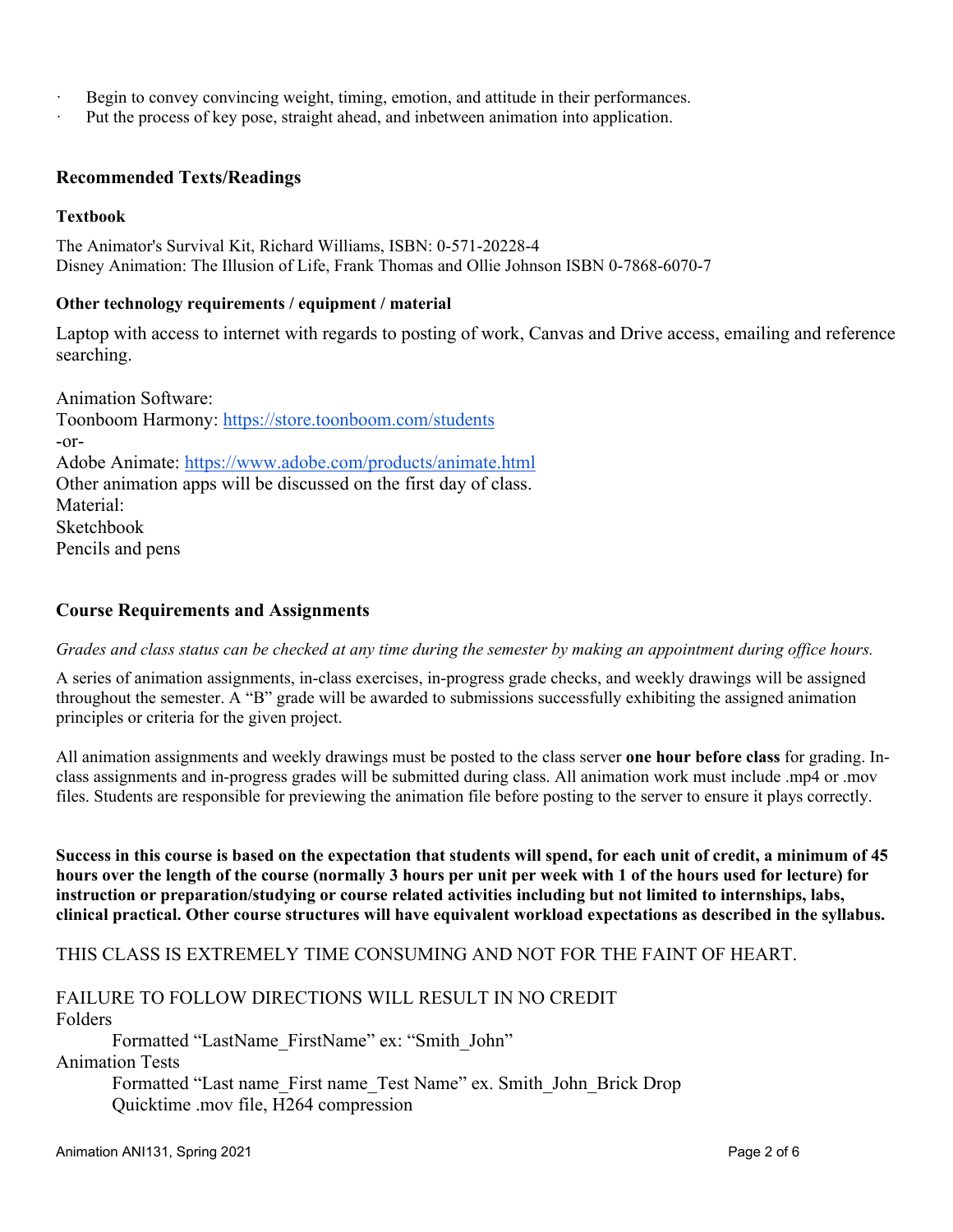When required, reference (Quicktime, H264 compression) & planning must be posted Film Assignments Formatted "Last name\_First name\_Assignment Name" ex: Smith\_John\_Animatic

Drawing Submissions

 Formatted "Last name\_First name\_Subject Name" ex: Smith\_John\_Eye Studies Must meet minimum number of studies Must be  $8.5$ " x 11" scans, 72 dpi, .jpg files Must be clear scans and professionally presented

#### **Final Examination or Evaluation**

Final Exam will consist of a final project to be screened on the last day of class. Attendance is mandatory and arrangements must be made with instructor prior to final exam/screening date if student will miss the final. The scheduled final for ANI114 Spring 2019 is:

| Sect. 01 Tues May 24 | $ 9:45a-12:00p$ |
|----------------------|-----------------|
| Sect. 02 Wed May 18  | $ 2:45-5:00p$   |

# **Grading Information**

Grades will be assigned according to University policy from A through F as outlined in the SJSU catalog. All work must be finished and turned in by deadlines. In keeping with established professional standards any work missing the deadline will receive a failing grade. Students wishing to receive an A grade must turn in all assignments on time and complete excellent work. Students wishing to receive a B grade must turn in all assignments on time and complete above average work. Students wishing to receive a C grade must turn in all assignments on time and have average work, etc. This instructor does not offer extra credit in this class.

### LATE WORK WILL NOT BE ACCEPTED

Arrangements must be made well in advance with the instructor for deadline extensions or none shall be granted. In most instances, the student will still have to turn in the work on time. All emergencies will be dealt with on an individual basis. Students with an unforeseen emergency must be prepared to furnish the appropriate paperwork justifying the absence from the class.

A plus =  $100\%$  to 97%  $A = 96\%$  to 93% A minus =  $92\%$  to  $90\%$ B plus =  $89\%$  to  $87\%$  $B = 86\%$  to 83% B minus =  $82\%$  to  $80\%$ C plus =  $79\%$  to  $77\%$  $C = 76\%$  to 73% C minus  $= 72\%$  to  $70\%$ D plus =  $69\%$  to  $67\%$  $D = 66\%$  to 63%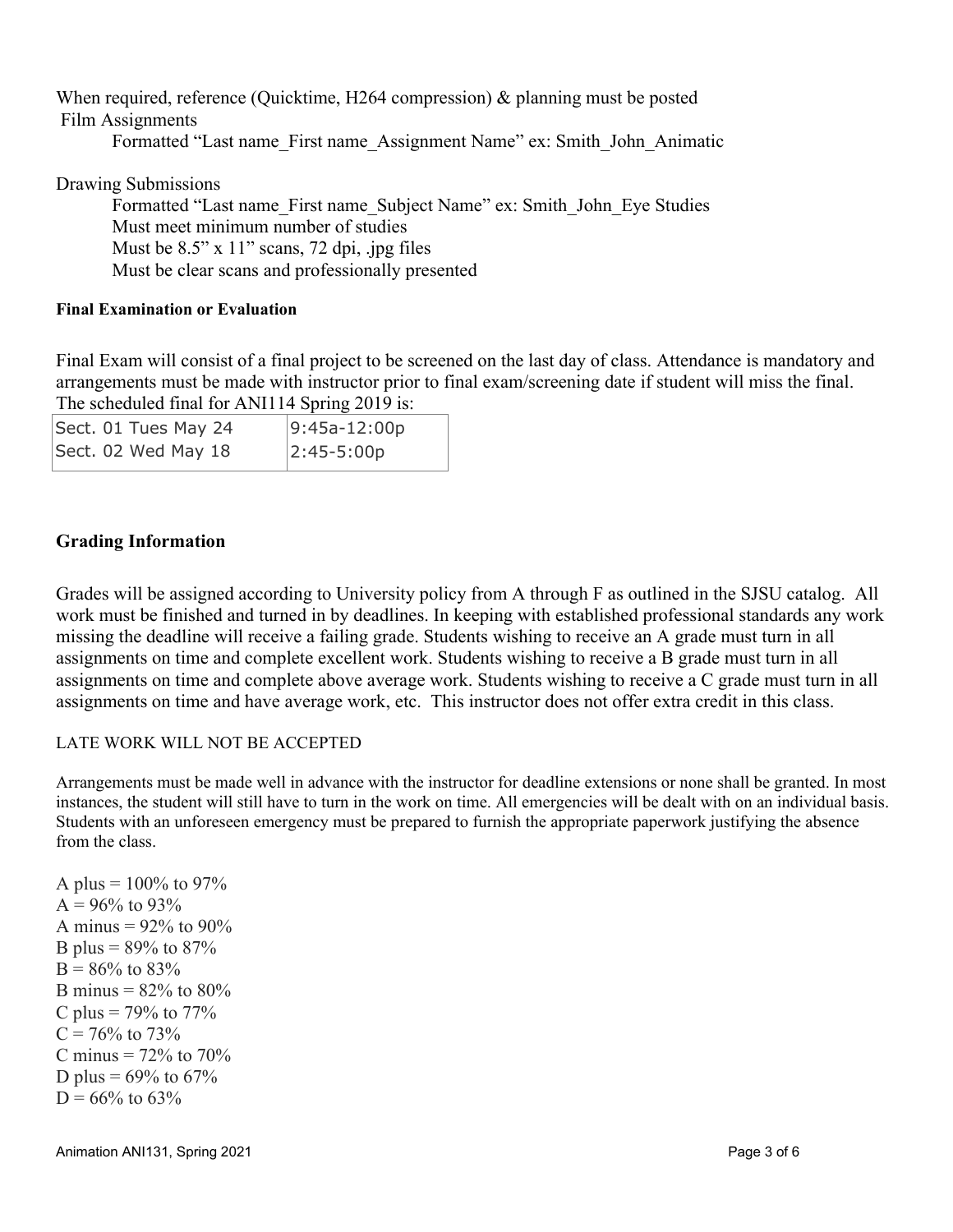## D minus =  $62\%$  to  $60\%$  $F = 59\%$  to  $0\%$

## **Classroom Protocol**

The class will meet at promptly at 3PM in Art 218. Every class will require the students to bring materials for working and/or will be required to present their progress for review by post assigned work to the Drive. The instructor will discuss this in class.

A series of animation exercises will be assigned. These exercises are the learning foundation of all animation. At the end of the semester, students are expected to demonstrate a complete understanding and execution of these fundamentals before enrolling in Art 115.

#### **Animation/Illustration Program Policies**

- Students must arrive to class on time with materials ready to work.
- Cell phones must be silenced.
- Private conversations during lectures and class discussions are not permitted.
- Keep your cameras on.
- Stay muted unless you have a question or are asked to respond.
- Join meeting at class start.
- Be courteous to others, keep private conversations quiet.
- Please be attentive to your personal hygiene.
- Be professional. Do not join class meetings while in your bed

## **University Policies**

Per University Policy S16-9 *(http://www.sjsu.edu/senate/docs/S16-9.pdf)*, relevant information to all courses, such as academic integrity, accommodations, dropping and adding, consent for recording of class, etc. is available on Office of Graduate and Undergraduate Programs' Syllabus Information web page at http://www.sjsu.edu/gup/syllabusinfo/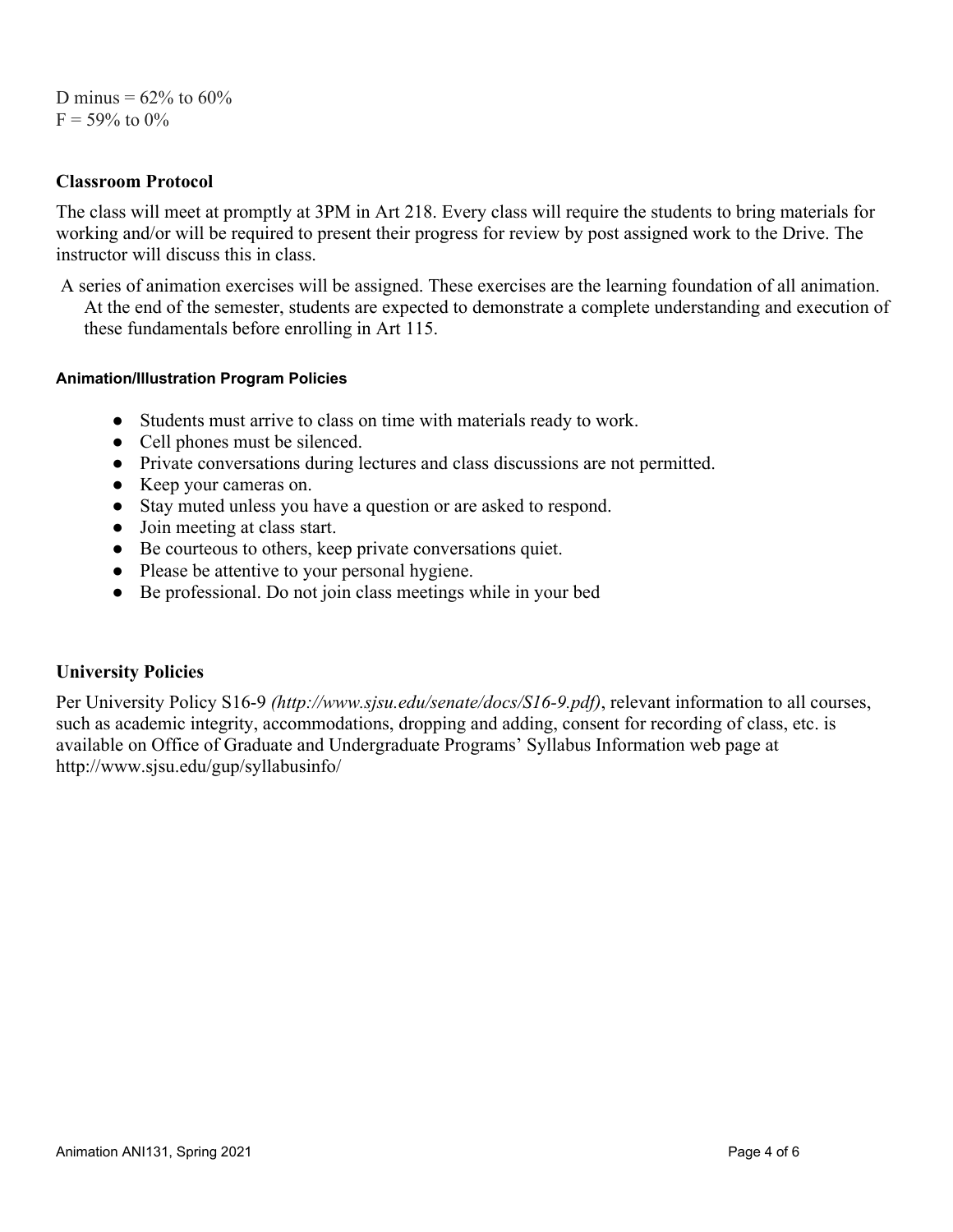# **ANI131/Animation, Spring 2022, Course Schedule**

(Schedule is subject to change with fair notice and changes will be discussed in class and updated in Canvas.)

| Week           | Date | <b>Topics, Readings, Assignments, Deadlines</b>                                                                                                                                                                                                                |
|----------------|------|----------------------------------------------------------------------------------------------------------------------------------------------------------------------------------------------------------------------------------------------------------------|
|                |      |                                                                                                                                                                                                                                                                |
| $\mathbf{1}$   | 1/24 | No Class                                                                                                                                                                                                                                                       |
| $\mathbf{1}$   | 1/26 | Syllabus review, download Software, class expectations<br>Install Software and make sure it works<br>Assign: 25 gestures people lifting/pulling heavy stuff-5 buckets of water, 5 stuff over 30lbs, 5 stuff over<br>55lbs, 10 pulling on rope (hand over hand) |
| $\overline{2}$ | 2/1  | Introduce Project 1 Water from the Well                                                                                                                                                                                                                        |
| $\overline{2}$ | 2/3  | Simple Character Thumbnails + Animatic<br>Due: Gestures of people lifting heavy stuff.<br>Assign: Choose three animals (pets or otherwise) get 5 pieces of video reference for each. 10 gestures<br>of each animal.<br>Last Day To Drop Monday 2/8             |
| 3              | 2/8  | <b>DUE: Keys</b><br>Reading: WS Ch 1 Go for the Truth<br>Last Day To Add                                                                                                                                                                                       |
| $\overline{3}$ | 2/10 | Final Water From the Well PART 1<br>Introduce Water From the Well PART 2<br>Assign: 30 animal gestures (walking) with construction and find anatomy reference                                                                                                  |
| $\overline{4}$ | 2/15 | Water From The Well Part 2 Final<br>Introduce Project 2 Animal-Animate<br>Lecture: animal anatomy constructive drawing.                                                                                                                                        |
| $\overline{4}$ | 2/17 | <b>Keys Due</b><br>Assign: 30 animal gestures from life (sitting/laying down)                                                                                                                                                                                  |
| 5              | 2/22 | <b>Animal Inbetweens</b><br>Reading: WS Ch 2 The Animator's Sketchbook                                                                                                                                                                                         |
| 5              | 2/24 | <b>DUE: Animal Animation</b><br><b>Introduce FIGHT</b><br><b>Assign: 25 figures Hand to Hand Combat Reference</b>                                                                                                                                              |
| 6              | 3/1  | <b>Fight Keys</b><br>Reading: WS Ch 4 The First Impression                                                                                                                                                                                                     |
| 6              | 3/3  | <b>Fight Inbetweens</b><br>Assign: 25 figures / 25 gestures ACTION                                                                                                                                                                                             |
| $\overline{7}$ | 3/8  | Reading: WS Ch 5 Elements of the Pose (big chapter)<br><b>Fight Due</b><br><b>Introduce Team Project</b>                                                                                                                                                       |
| $\overline{7}$ | 3/10 | DUE: weekly drawings 25 Figures/ 25 gestures Assign: 25 figures / 25 gestures (leaning against wall<br>looking bored)                                                                                                                                          |
| 8              | 3/15 | <b>Team project</b>                                                                                                                                                                                                                                            |
| 8              | 3/17 | 25 figures / 25 gestures<br>Reading: WS Ch 6 Pushing the Gesture                                                                                                                                                                                               |
| 9              | 3/22 | Team Project                                                                                                                                                                                                                                                   |
| 9              | 3/24 | <b>Team Project</b>                                                                                                                                                                                                                                            |
| 10             | 3/29 | <b>SPRING BREAK NO CLASS</b>                                                                                                                                                                                                                                   |
| 10             | 3/31 | <b>SPRING BREAK NO CLASS</b>                                                                                                                                                                                                                                   |

# **Course Schedule**